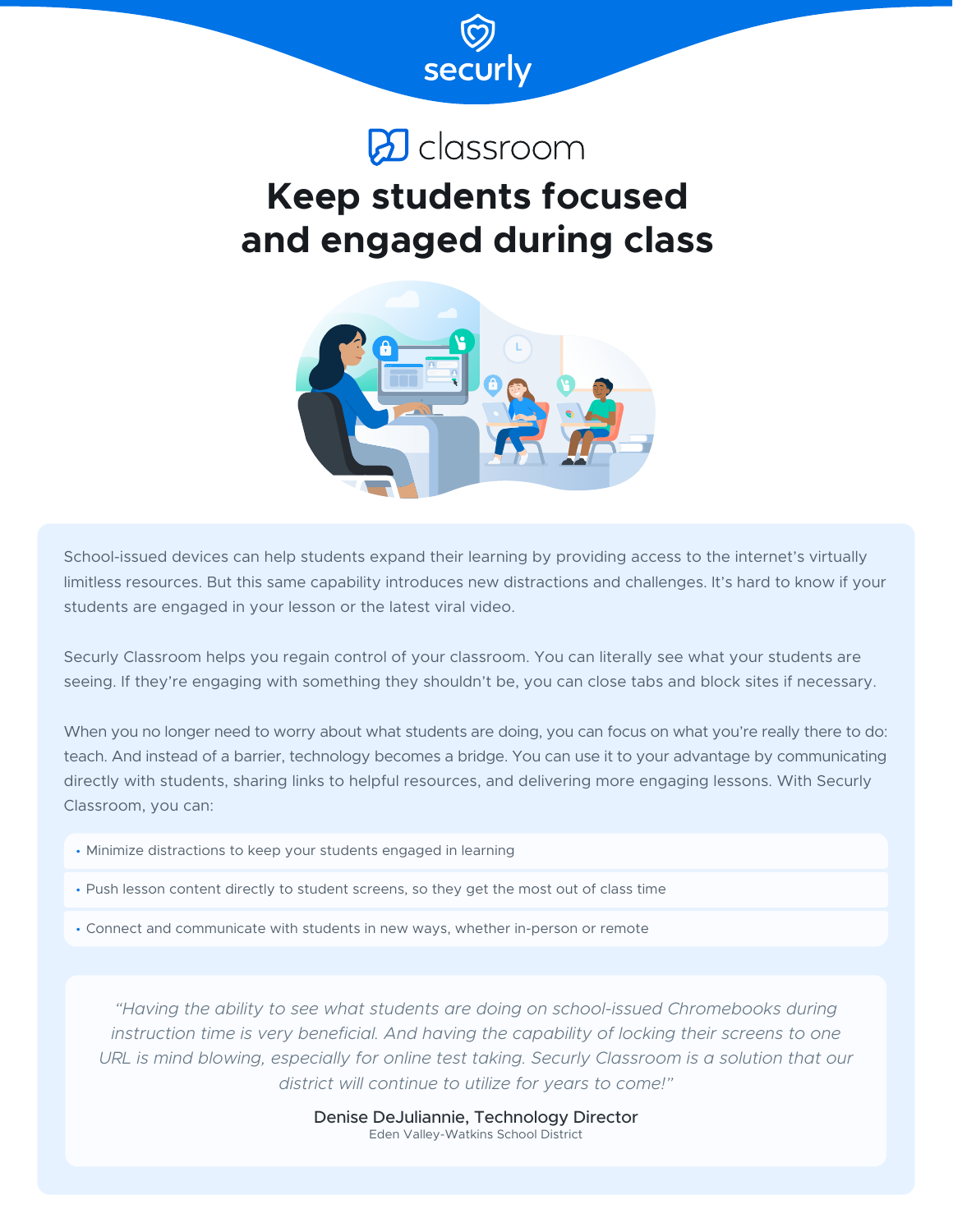# **How Classroom works**



#### **Screen Lock Share Screen** Freeze screens and get your class's attention by sending Share your desktop, a single tab, or an application with 同 冖 a custom message (e.g., All eyes up front, please), then one student or your whole class, as well as audio for remote release individual students or the entire class at once. students. **Site Lock Announce**  $\mathcal{G}_{\mathbf{A}}$  Open and lock students to a particular website or set of  $\mathbb{S}^{\div}$  Send a message to all student devices that they must websites, blocking all others. acknowledge to close (e.g., Reminder: Big test tomorrow!). **Push URL Unlock** <u> નિ</u>  $\mathcal{S}_{\uparrow}$  Quickly push web pages to individual students or your Release individual students or the whole class from Screen entire class. Lock or Site Lock. **Pin a Student Zoom In/Out** Home in on individual students if you want to keep a closer  $\ominus$ X/ See more students at once, or more detail. watch. **View Student History Tab View**  $\left(\begin{array}{cc} \Box \end{array}\right)$  Quickly see a student's browsing history for that class Toggle between seeing a list of all open tabs or student session. screens. **Chat with Student** Communicate one-on-one with students and maintain logs of all chats.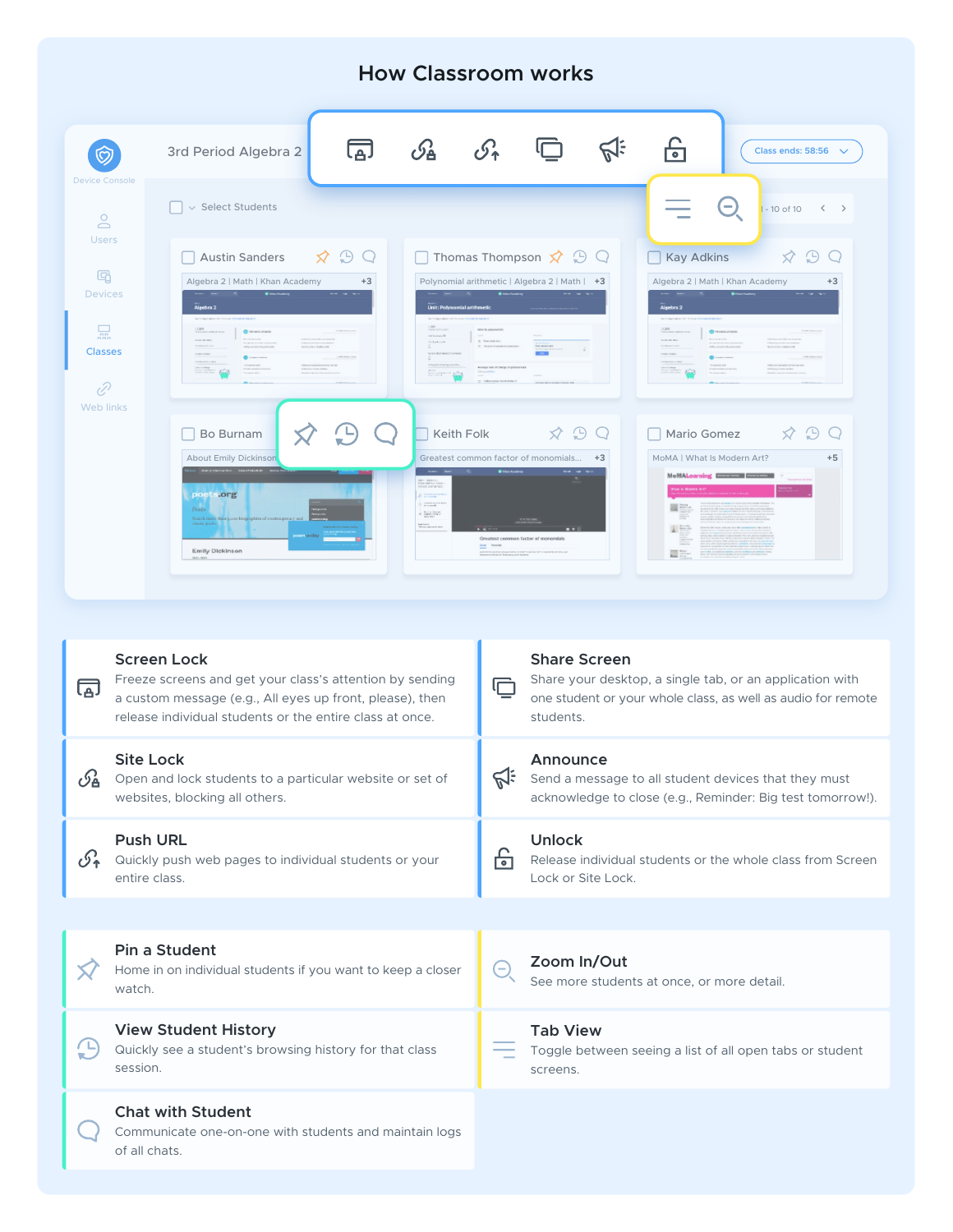# **Benefits**

- Take the frustration out of device management, so you can focus on teaching
- Know what your students are doing on their devices during class
- Instantly push content and resources to student devices
- Lock student screens during tests and when their attention is needed
- Block unrelated and distracting sites to keep your students focused on the lesson
- Support students via virtual hand-raise and 1:1 chat

## More Features

#### **Quick & Easy Setup**

• Get up and running quickly with cloud-based classroom management using your existing Google login and automatically imported class rosters.

## **Intuitive Interface**

• Teachers can get up and running with a clean and easy-to-navigate interface.

#### **Seamless Integration**

• Sync with Google Classroom, Schoology, Canvas, ClassLink, Clever, and any SIS that supports the OneRoster standard.

## **Cross Platform and Environment**

• Use with Chromebooks, Windows, and Macs, whether teaching in-person, remote, or in hybrid environments.

#### **Screen Viewing**

• See and monitor each student's device screen, and open tabs from a single convenient interface.

## **Tab Control**

• Remotely select and close tabs on student devices when appropriate.

#### **Block Lists**

• Want to use YouTube in one class, but find it a distraction in another? Create reusable custom block lists to block distracting sites for individual classes.

## **Raise a Hand**

• Give students the ability to get your attention or ask for help.

#### **Class History**

• View a record of all student browsing history during class or after class.

## **Lost Chrome Device Recovery**

• Keep track of Chromebooks with tools to lock, locate, and communicate with missing devices.